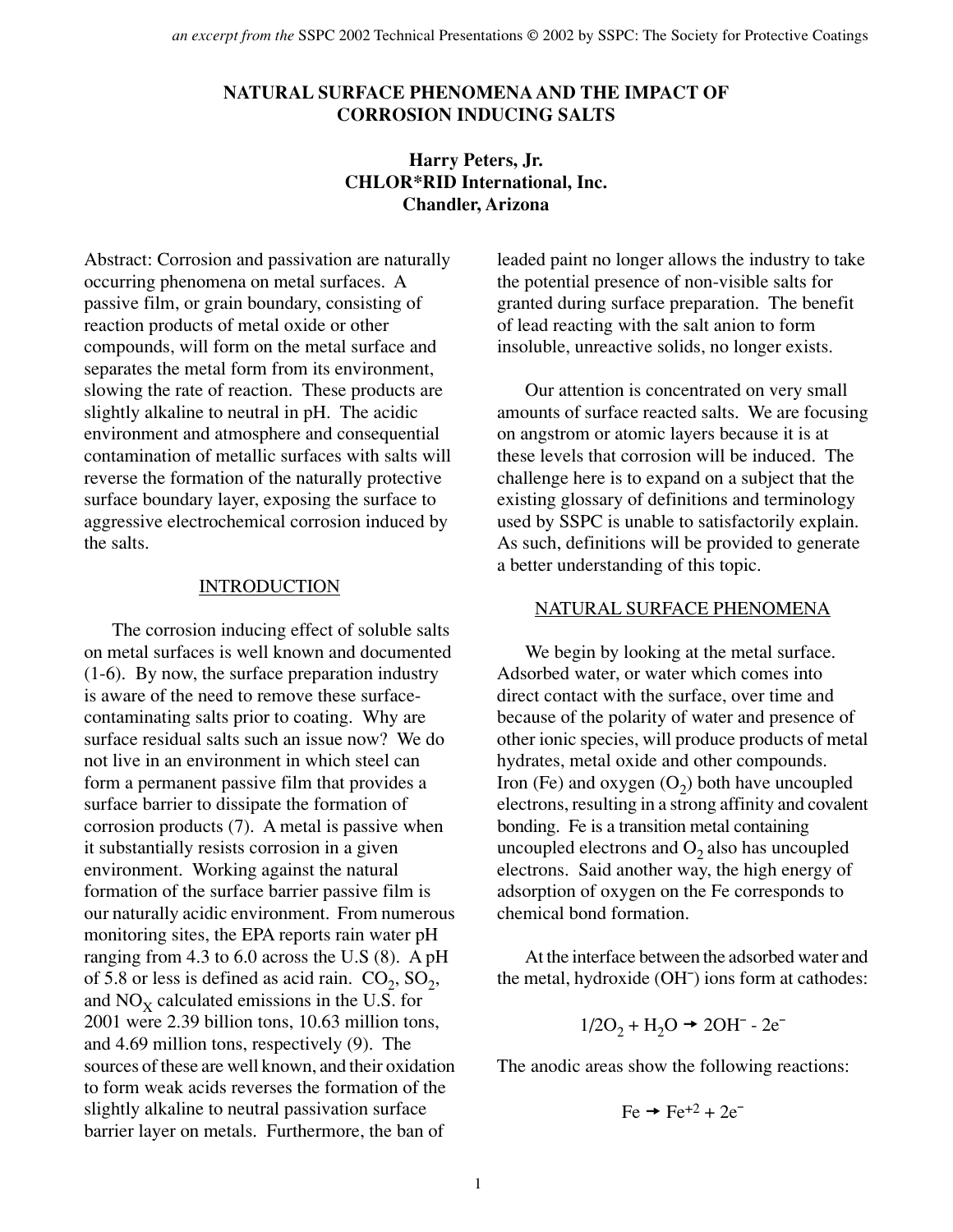Steel which has a visual white metal appearance can be viewed under a microscope to show numerous minute dark spots (anodes) surrounded by clean white metal (cathodes).

The combination of the above two reactions is the formation of a stabilized layer of positively charged metal ions entering the adsorbed layers of negatively charged oxygen ions and molecules on the surface. The layer thickens as  $O_2$  from atmospheric exposure is adsorbed. This creates a passive film, defined by some as a diffusion barrier layer (1). This agglomerated, and transitional chemical oxide layer is insoluble in water, separating the metal from its environment and slowing the rate of reaction (10). In distilled water, which has low conductivity, the hydroxide ion forms at cathodes and always in proximity to the ferrous (Fe<sup>+2</sup>) anode (1). This provides an effective barrier layer.

$$
\text{Fe} + 2\text{OH}^- \rightarrow \text{Fe(OH)}_2
$$

The resulting hydroxide  $[Fe(OH)_2]$  film, which is adherent and immediately next to the metal surface has an observed pH around 9.5. This can be confirmed by testing a steel surface exposed to water in a container where the pH at the steel surface becomes slightly alkaline. As  $Fe^{+2}$  transitions to a more stable  $Fe^{+3}$  form in the continued presence of  $O_2$ , a more neutral  $Fe(OH)$ <sub>3</sub> is generated. The products of the passivation layer transition from slightly alkaline to more neutral in pH.

Fe(OH)<sub>2</sub> + 1/2O<sub>2</sub> + 1/2H<sub>2</sub>O 
$$
\rightarrow
$$
 Fe(OH)<sub>3</sub>

With time, the continuing presence of  $O_2$ diffusing through the passive film forms more stable and chemically defined oxide layers. The properties differ dramatically from the earlier formed hydroxide layer, as confirmed by its greater resistance to cathodic reduction (11). For example:

$$
\text{Fe(OH)}_{2} \rightarrow \text{FeO} \cdot \text{nH}_{2}\text{O}
$$

$$
\text{Fe(OH)}_{3} \rightarrow \text{Fe}_{2}\text{O}_{3} \cdot 3\text{H}_{2}\text{O}
$$

This more stable oxide layer, better known as rust, normally consists of three layers composed of  $Fe<sub>3</sub>O<sub>4</sub> \cdot nH<sub>2</sub>O$  between FeO and  $Fe<sub>2</sub>O<sub>3</sub>$ . Pores, or imperfections can be found in the formed oxide layers where the passive film remains intact (1).

In the pH range of 4 to l 0, corrosion is independent of pH (12). In an acid solution with a pH of less than 4, the hydrous ferrous oxide passivation layer is dissolved, and the surface pH falls as iron comes into direct contact with the aqueous solution. Weak acids, such as carbonic and acetic, will dissolve the films at pH around 5 or 6. At this weaker acidic  $pH$  more free  $H<sup>+</sup>$  exist to dissolve the barrier than a strong acid. The rate of hydrogen evolution in a strong acid is so pronounced that oxygen has difficulty reaching the metal surface. This is why concentrated nitric and sulfuric acids can be contained in mild steel tanks without a coating.

The corrosion rate of iron is proportional to the oxygen concentration. The oxygen solubility in water decreases as the sodium chloride concentration is increased, which explains why the corrosion rate declines in saturated sodium chloride solutions. Reaction rates will be dependent on the sum of hydrogen evolution and oxygen depolarization.

$$
2\mathrm{H}^+ + 1/2\mathrm{O}_2 \rightarrow \mathrm{H}_2\mathrm{O} \cdot 2\mathrm{e}^-
$$

Above pH 10, the increase in alkalinity corresponds with the accelerated formation of hydroxide surface barrier layer, resulting in a decrease of corrosion because iron is denied ready contact with oxygen.

## THE EFFECT OF HYDROXIDES AND SALTS

The surface becomes susceptible to aggressive electrochemical corrosion in the presence of salts. The most prevalent of these salts are chlorides, sulfates and nitrates (13). The salt anion penetrates the oxide film through the pores or defects of the passivation layer described earlier. In accordance with the adsorption theory the reactive anion is adsorbed to the metal surface, competing with the  $O_2$  and OH<sup> $-$ </sup>. Once in contact with the metal,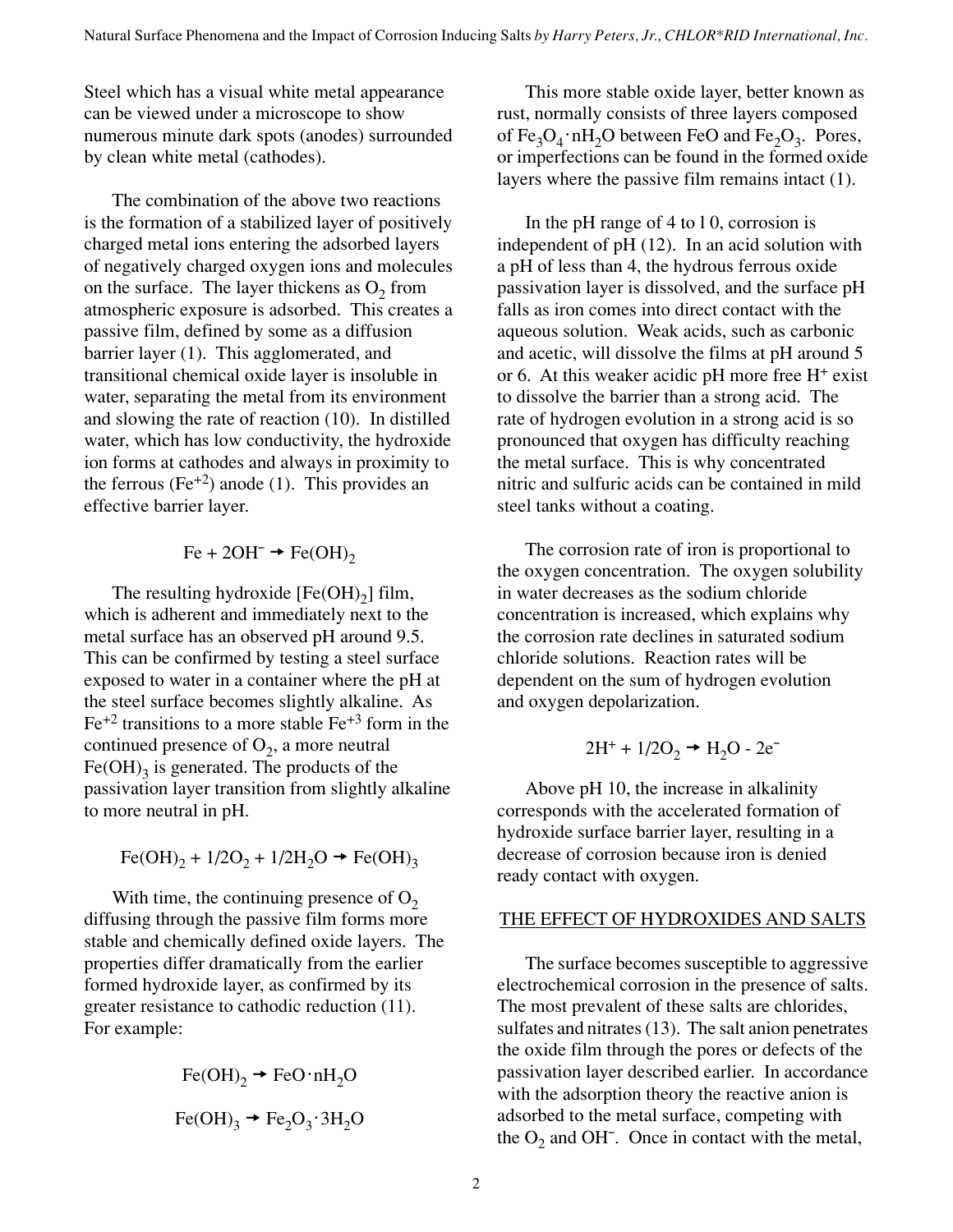the metal salt formed favors the hydration of metal ions because of higher stability in the hydrated form. This increases the ease with which metals enter into solution. The opposite is true of the effect of adsorbed oxygen. The continued presence of oxygen and its formation of insoluble oxides decrease the rate of metal dissolution.

On the other hand, in the presence of a salt anion species, such as chlorides, the conductivity is greater and anodes and cathodes can be much further apart. The hydroxide does not react immediately with the ferrous chloride (FeCl2) formed at the anodes, and instead diffuse into solution and react to form ferrous hydroxide  $Fe(OH<sub>2</sub>)$  away from the metal surface. The ferrous hydroxide formed does not provide the protective barrier on the metal surface and iron will corrode more rapidly in the continuing presence of chloride metal salts because more dissolved oxygen can reach the surface.

## THE EFFECT OF THE ENVIRONMENT

Hydroxides can provide an adequate surface barrier layer, but only if the salt anion presence is nil. In our inescapable acidic environment the alkaline surface barrier is neutralized and salt induced corrosion can follow. We remember that the chloride anion, defined as a halogen, is extremely reactive. Its presence will break down the passivation layer from above and below.

$$
\text{Fe(OH)}_3 + 3\text{H}^+ \rightarrow \text{Fe}^{+3} + 3\text{H}_2\text{O}
$$

$$
\text{Fe}^{+3} + 3\text{Cl}^- \rightarrow \text{FeCl}_3
$$

Over time and because metal typically has a greater affinity for oxygen than the salt anion, various oxides of the metal are formed (rust), displacing the anion. The breakdown of the passivated surface by anions occurs locally rather than generally, probably due to the existence of preferred surface sites (pores) where there are small variations in the passive-film structure and thickness. This creates what is commonly known as pitting corrosion. The presence of the metal salt and moisture form oxide rust products and an

acid. The acid only furthers the corrosion cycle and creates the pitting effect we see on surfaces.

$$
2\text{FeCl}_3 + 3\text{H}_3\text{O} \rightarrow \text{Fe}_2\text{O}_3 + 6\text{HCl}
$$

The combination of hydrogen and salt anions accelerate the attack. It has been shown that a steel surface exposed to a neutral dilute solution of sodium chloride form a fluid in the crevices of that steel with 3 to 10 times as many chloride ions as the dipping solution and a pH of 4 rather than 7 (14).

The hydroxide barrier layer is potentially under attack from above and below. At the steel surface where the anode is producing an acid of the anion in the corrosion cycle, hydroxides convert to the more stable oxide rust layers. Exposure of the passive film surface to the acidic environment will break down the hydroxide layers.

$$
\text{Fe(OH)}_2 + 2\text{H}^+ \rightarrow \text{Fe}^{+2} + 2\text{H}_2\text{O}
$$

Most surface corrosion of concern to the surface preparation and coating industry can be identified as pitting corrosion, occurring deep within microscopic cells in the surface profile. In the case of immersed metals, deep pits or impingement attack is common when subjected to high-velocity liquids.

Corrosion and passivation are continuous processes where products formed on the surface are the result of chemical activity in the corrosion cells and on the metal substrate surface. The presence of the well known cathode, anode, metallic pathway and electrolyte will ensure the continuation of corrosion unless one of these is removed.

## ARRESTING SURFACE CORROSION

Control of salt induced corrosion and consequential coating failures can be accomplished with the removal of the anionic corrosion inducing salt species. Acting as a semi-permeable membrane, all coatings will allow the transfer of moisture and  $O_2$  through to the substrate. The osmotic pressure of salts, or affinity of salts to absorb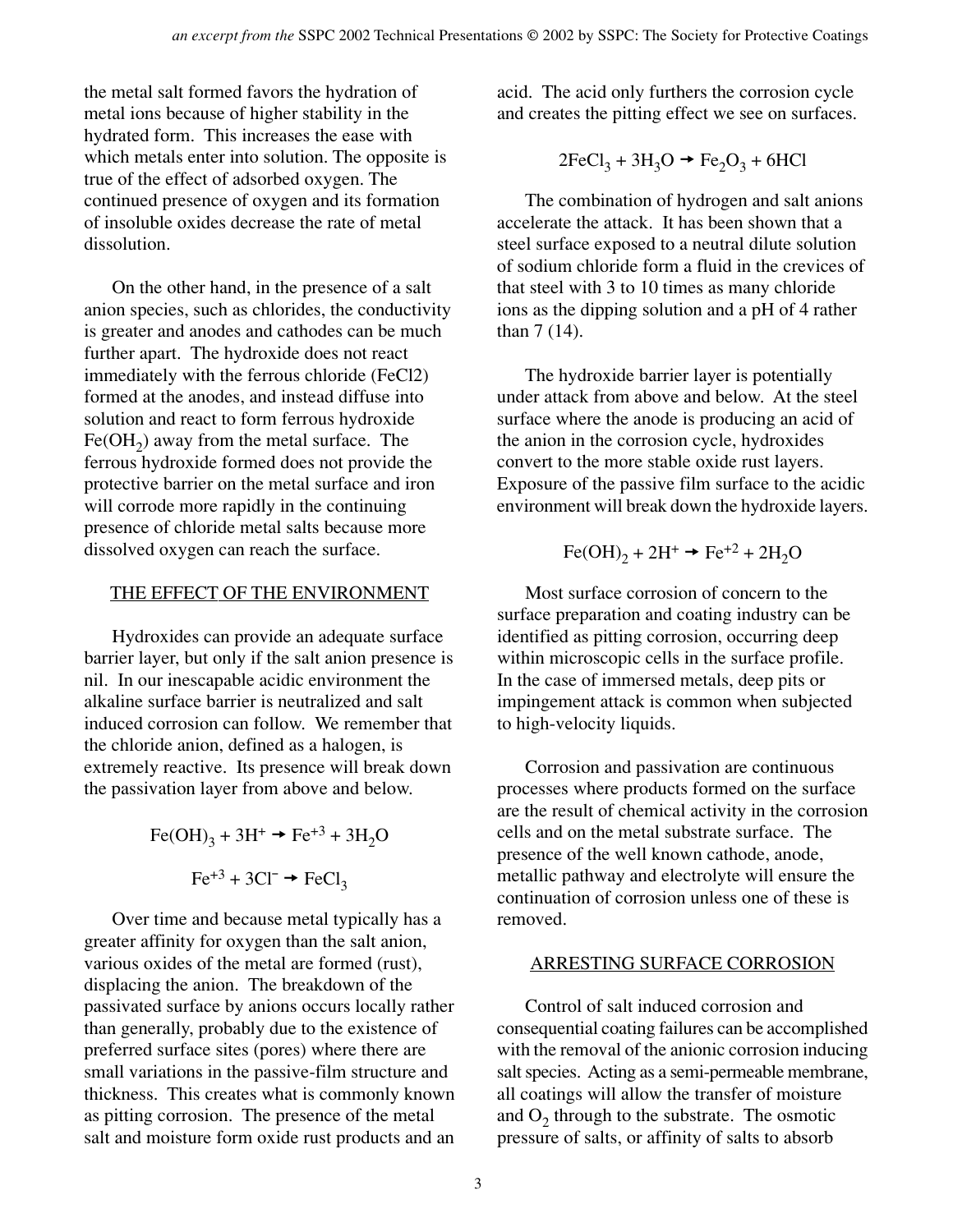moisture to form a more stable hydrated salt can exceed the adhesive strength of the surface coating. Moisture will migrate through the coating to the metal substrate because its vapor pressure as a solvent is greatly reduced compared to its normal state. In the absence of soluble salt anions, the transfer of moisture and oxygen through the coating is continuous and unimpeded. The coating, as a semi permeable membrane, permits water, only in its purest form, to reach the substrate metal. Without anions to induce electrolytic reactions and sequential surface oxidation, coating failure caused by surface corrosion will not occur.

One can reasonably conclude that salt anions adsorbed on and through the passivation layer eventually react with the metal cation and become imbedded in the surface barrier layer. A series of chemical reactions create the surface barrier, or grain, layer that is water insoluble. Their presence in the insoluble surface barrier layer may be the reason removal of these salts with water is ineffective or insufficient. Furthermore, as the salt anion generates electrolytic corrosion in cells in the metal profile, the formation of insoluble oxide layers, e.g., rust caps, above the corrosion cell can prevent their removal with water.

Certainly, the unreacted salt anions on the surface will dissolve more readily when in contact with water. Mitschke, in his study on the effects of chloride contamination and selected surface coatings, used both artificial (doped in a known chloride solution) and natural (salt fog cabinet to accelerate weathering) steel panels and found that naturally contaminated panels have slightly higher tolerance for chlorides at higher temperatures and longer times to failure (15). In comparison to weathered steel panels, doped panels most frequently used in laboratory testing probably have a higher incidence of salt anions merely lying on the surface. On the other hand, natural steel panels have been weathered so that contaminates can generate numerous chemical reactions to develop the electrochemical bonds which may limit the ability of water to remove them.

The salt anions which are diffused in the

surface barrier layer and come in contact with the metal ion to eventually form hydrated metal ions in corrosion cells can lead to potentially debilitating pitting corrosion. The corrosion will continue unabated unless the salt anions are effectively removed.

The presence of the salt anions and their products of reaction exist in many forms through the mechanism of multiple chemical reactions. We are reminded of the definition of corrosion as the "destructive attack of a metal by chemical or electrochemical reactions with its environment (1)." If it is through the action of electrochemical forces that these products have been formed and bonded it is reasonable to expect that the most efficient way of disbonding the corrosion inducing salt anions is with chemical energy.

## **CONCLUSIONS**

The removal of surface reacted salts by physical means, such as abrasive blasting, has limitations (3, 16). Further, in multiple test cases, wet blasting and hydroblasting have been found to be insufficient in removing residual soluble salts to threshold acceptance levels (17). The diffusion of the salt anion in the surface barrier layer and the presence of the anion underlying the steel/rust interface provide justification for the physical removal of the insoluble oxide layer with abrasives followed by a chemical treatment wash. The purpose of the chemical is to dissolve any remaining surface barrier layer unaffected by the abrasive and to react with residual salt anions.

More work and research is required to test the bond strength of the salt anion and its affinity to and within the surface barrier layer and in the surface profile electrolytic cells. We need a better understanding of the mechanism of the attachment of the salt anions to the substrate metal. A dedicated effort using sophisticated instrumentation available can certainly help in the understanding of this phenomenon.

In light of the industry trend to lower the limits of contaminating salts, scientific validation and measurement of the bond strengths of the